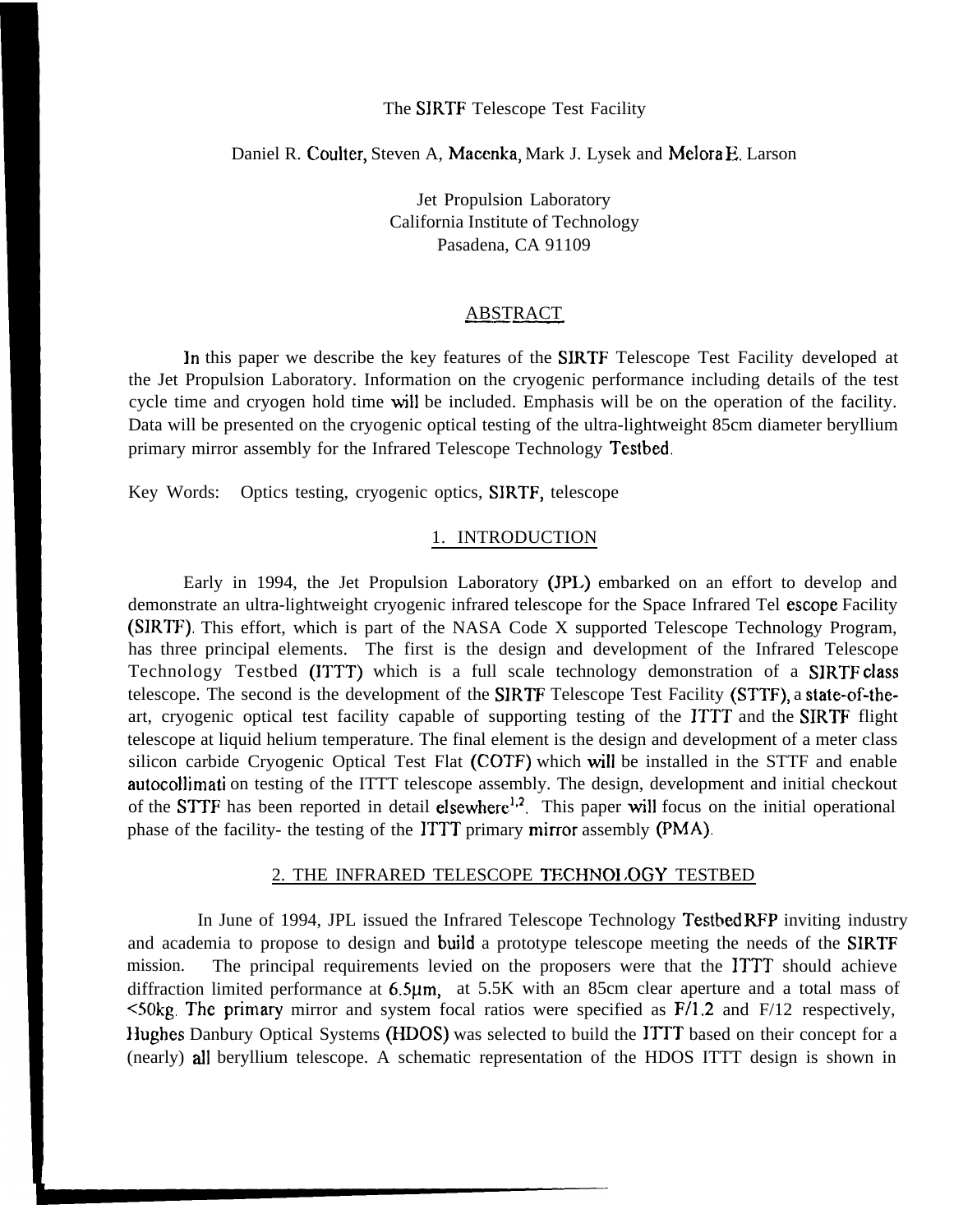Figure 1. The telescope is fabricated from hot i sostatic pressed I-70H (special) beryllium except for six titanium biped flexures and several pins used to mount the primary and secondary mirrors. The design is based on a single arch primary mirror attached to a lightweight bulkhead via three of the flexures. The secondary mirror is mounted in a similar fashion to the **secondary** mirror cell. The secondary mirror cell is attached to a lightweight metering tower which incorporates the primary and secondary cone baffles and three longitudinal struts into a single machined piece. Copper cooling straps are used to facilitate cooling of the ITTT in the test chamber. The secondary mirror cell is designed to accommodate a one degree of freedom focus mechanism but this element has not been incorporated into the current hardware. The total mass of the ITTT at completion is estimated to be approximate] y 3 Okg. HDOS has fabricated the primary mirror assembly (PMA) which includes the primary mirror, the bulkhead, the metering tower adapter tube, the primary mirror biped flexures and the cooling straps. A photograph of the ITTf PMA is shown in Figure 2. The large plate at the bottom of the assembly is an aluminum adapter plate attached to the bulkhead via three aluminum bipeds which interfaces to the STTF. The initial cryo-opti cal testing of the PMA has been completed and will be described in detail later in this paper. The PMA has been returned to HDOS for final figuring. The remaining pieces of the ITTT including the secondary mirror, the secondary mirror cell and the metering tower are still in fabrication and will be delivered to JPL later this year for integration with the PMA and final testing.

.



Figure 1. Schematic Diagram of The Infrared Telescope Technology Testbed



Figure 2. Infrared Telescope Technology Testbed Primary Mirror Assembly.

## 3. THE SIRTF TELESCOPE TEST FACILITY

As mentioned earlier, the details of the design and construction of the STTF are described el sewhere.<sup>1,2</sup> The facility was a joint development of JPL and Janis Research, Inc. A photograph of the facility is shown in Figure 3. Briefly, the facility consists of three concentric shells. The outer shell maintains vacuum, the intermediates shell is at liquid nitrogen temperature cooled by a single tank at the base, and the inner shell is at liquid helium temperature cooled by dual tanks at the top and bottom. These tanks also supply cryogen for **cooling** a vibration isolated precision gimbal mount and the experimental hardware which can be mounted either on the upper or lower tank. The upper tank is movable within the helium shroud thus accommodating optics of differing focal ratio. Each of the tanks has a cylindrical hole through its center to allow light to pass, The interior diameter of the helium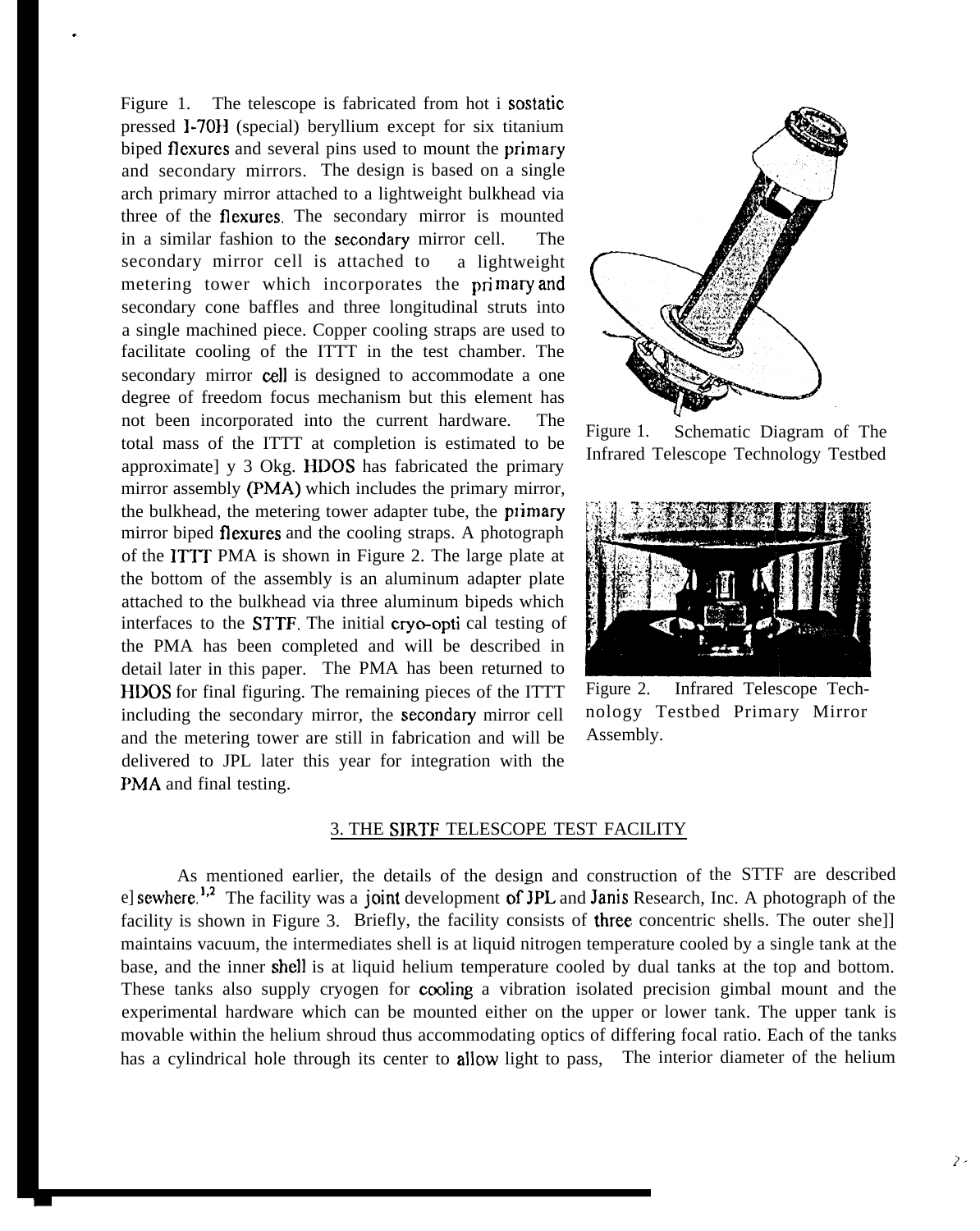shroud is 1.4m. In the testing of the PMA, it is mounted to the gimbal via three titanium flexures and the gimbal/PMA assembly is attached to the base of the upper tank with the mirror facing down. Copper straps to the tank baseplate provide cooling and platinum resistance thermometers provide a means to monitor temperature. Near the base, are two shutters, an inner one at helium temperature and outer one at nitrogen **temperature**. These are normally closed and can be easily and quickly opened prior to measurement,

,

'J'he base of the vacuum shell has an optical window, below which is an instrument rack upon which rests a turning mirror, a null lens and the Zygo GPI phase shifting visible  $(0.633\mu m)$  interferometer. The entire assembly, tank and instrument rack is mounted on a large aluminum triangular frame which rests on three Newport pneumatic vibration isolation legs.



Figure 3. The SIRTF Telescope Test Facility

. . .,.

### 4. THE CRYOGENJC OPTICAL TEST FLAT

The COTF is a 90cm diameter reaction bonded  $\sqrt{\sqrt{g}}$ silicon carbide optical test flat which Lockheed-Martin Missiles and Space is providing via a collaboration with the Vavilov State Optics Institute in St. Petersburg, Russia. The principal requirement is that the COTF maintain a surface flatness of  $\leq 0.07 \mu m$  at S. SK, The optic and its six point aluminum mount is currently in fabrication in Russia and is due to be delivered shortly for integration into the STTF. A picture of the back side of the COTF blank is shown in Figure 4.

When the COTF arrives, it will be mounted on the gimbal and attached to the upper helium tank, Once all the ITTT hardware is completed and delivered to JPL, the fully



Figure 4. The Cryogenic Optical Test Flat blank in fabrication at Vavilov State Optics Institute in St. Petersburg, Russia. ,,,  $C \wedge f, \sqrt{ }$ 

integrated ITTT will be mounted on the lower helium tank facing up. Autocollimation tests will then be performed to verify performance of the fully integrated telescope assembly.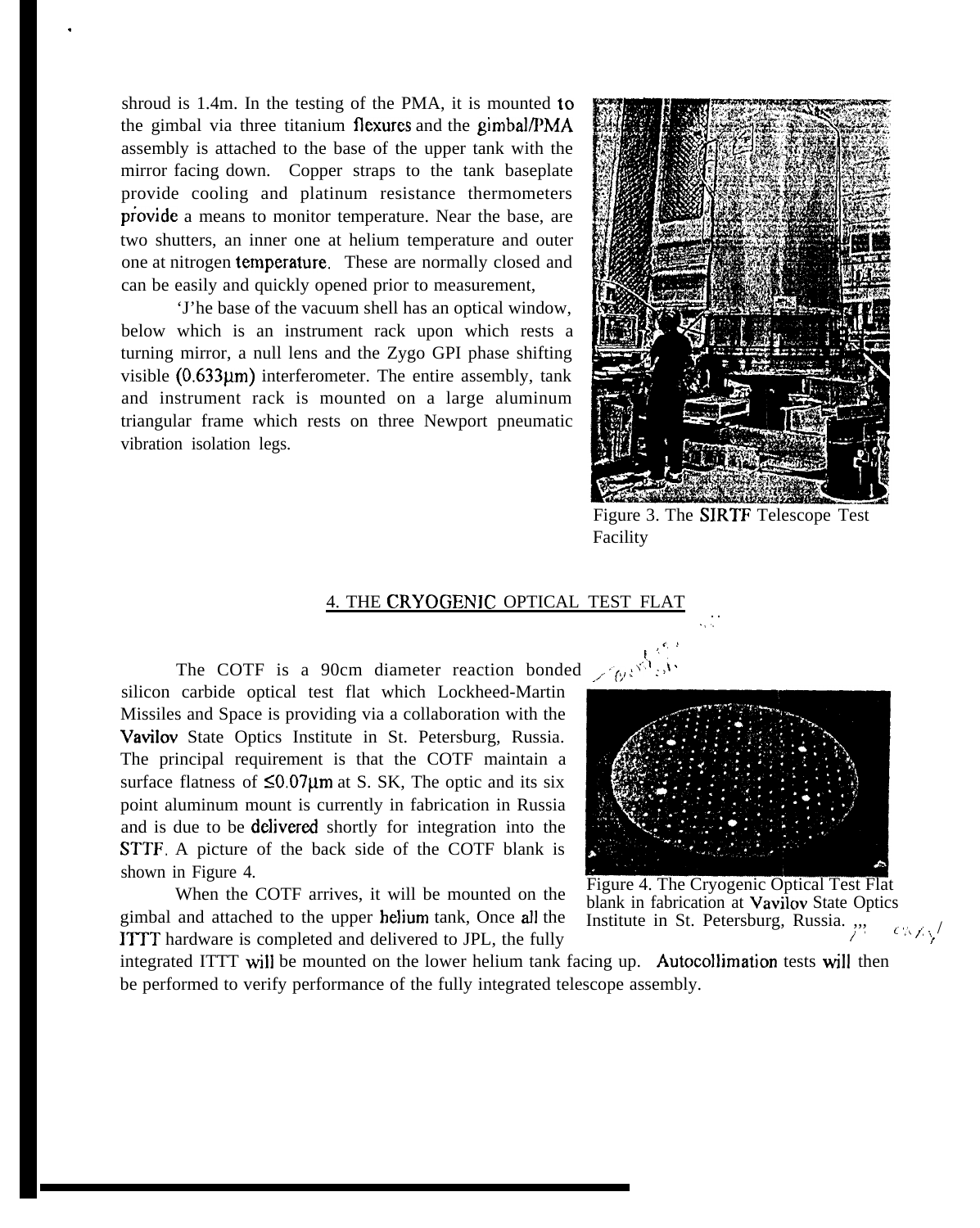### 5, CRYOGENIC OPTICAL TESTING OF THE ITTT PRIMARY MIRROR ASSEMBLY

The loading of the PMA into the STTF is accomplished by removing the vacuum shell, the nitrogen shroud and the upper helium tank assembly with an overhead bridge crane, The upper tank assembly is positioned on a work stand and the PMA adapter plate is mounted to the gimbal through the titanium flexures. Heat straps are then attached between the adapter plate and the base of the upper tank. Temperature sensors are applied to the PMA at various locations with silicone adhesive. The upper tank assembly is then carefully lifted into position inside the helium shroud. Large copper straps are positioned between the tank and the shroud. The nitrogen shroud and the vacuum shell are then replaced and secured with large bolts. This entire process is easily accomplished in one day.

The tank is then evacuated, normally overnight, baseline room temperature interferograms are recorded, and cooling is commenced. In the most recent tests, the time required to cool the PMA to 77K from room temperature (including fill time) is approximately 80 hours, Once the PMA has equilibrated at 77K, more interferograms are recorded. Cooling to liquid helium temperature requires approximately another 12 hours (including fill time). With the tanks full, the hold time is approximately 30 hours. In the most recent tests, the PMA temperature stabilized at 4.8K. Interferograms were recorded and the facility was allowed to warm up. The warm up time to room temperature is approximately 90 hours. An entire test cycle ean be performed in approximately two weeks if everything goes smooth! y.

#### 6. TEST RESULTS

The PMA was delivered to JPL by HDOS in July, 1995. The initial room temperature test results for the PMA (Figure 5A) showed an rms surface error of O. 192 $\lambda$  ( $\alpha$ ) 0,633p-I. The peakto-valley error was 1.56k, The dominant error feature is a series of concentric zones which resulted from form grinding. The ridges are I-2 waves in height and will be removed with small tool computer controlled polishing. Historically, large beryllium optics have shown "thermal hysteresis", that is, they changed shape following cycling between room temperature and cryogenic temperature.3 Over the past six months, the PMA has been cycled five times to 77K and three times to SK with no evidenee of hysteresis. The most recent room temperature data is shown in Figure 5B. The rms surface error is O. 194 $\lambda$  and the peak-to-valley error is  $1.36\lambda$ . We do not believe that the  $0.2\lambda$  difference in the peak-tovalley error is significant.



Figure 5. Interferometric data recorded on the ITTT Primary Mirror Assembly at 295K. The upper phase map  $(A)$  is as **received** and the lower one  $(B)$ is following 5 cycles to 77K and 3 cycles to 5K.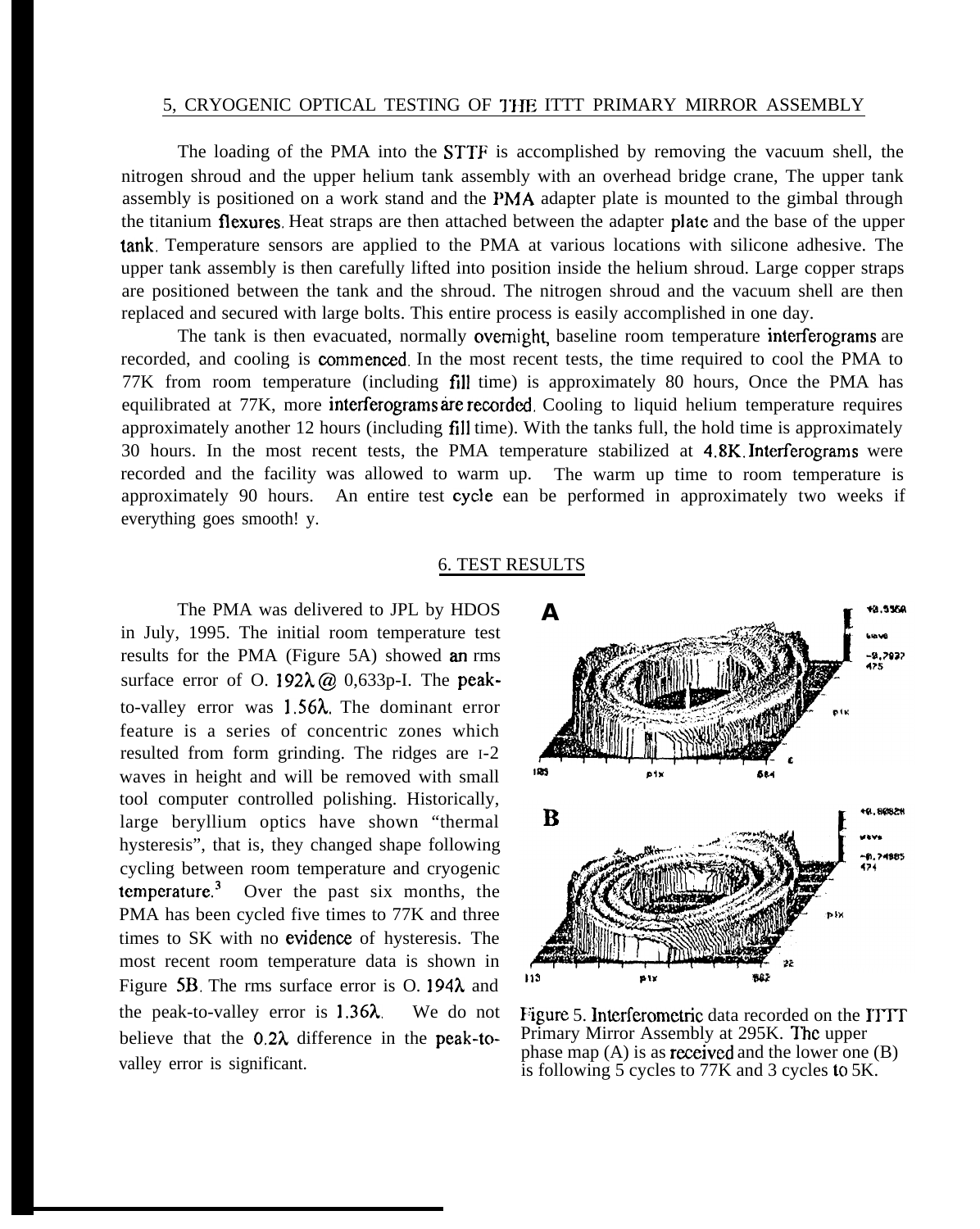While the PMA showed no hysteresis, it did show a moderate cryogenic distortion. Typical interferometri c data recorded at 77K and SK is shown in Figures 6 and 7 respectively. At 77k, the rms surface error was  $0.580$ ~ and the peak-tovalley error was 4.42 $\lambda$ . At 5K, the rms surface error was  $0.588\lambda$  and the peak-to-valley error was 4.30 $\lambda$ . It is our conclusion that there is essentially no difference between the liquid nitrogen and liquid

repeatable from cycle to cycle. Following the initial discovery of the cryodistortion, an investigation to determine its source ensued. First, the possibility of systematic errors in the test set-up was investigated. The PMA was rotated 120° and cryo-tested again. distortion rotated with the hardware. Then, the **nu!l** lens was rotated  $180^\circ$  with no effect. Secondly, the PMA was decoupled from the aluminum adapter plate and the aluminum biped flexures and cryotested suspended from a simple three point  $\frac{113}{113}$  Dix s kinematic mount. Again, no change was observed. Figure 7. Interferometric data recorded on the Following that, the primary mirror was removed ITTT Primary Mirror Assembly at SK from the PMA and itself cryo-tested using the same

12.48576 2.01542

no untertance between the helium test data was highly  $\iota_{\text{F}}^{\text{Figure 6}}$ . Interferometric data, Furthermore, the data was highly  $\iota_{\text{F}}^{\text{Figure 6}}$ . Interferometric data, Furthermore, the data was highly  $\iota_{\text{F}}^{\text{Figure$ 



mounting scheme. The observed error in the primary mirror matched the error measured in the PMA thus indicating that the source of the **cryo-distorti** on was in the mirror itself and not in the mounting hardware. Finally, the entire PMA was reassembled and measured once again to liquid helium temperature. The results were identical to those measured earlier,

#### 7. FUTURE PLANS

The PMA has been shipped back to HDOS for final figuring, The concentric zones will be removed and the mirror will be null figured (utilizing the most recent liquid helium test data) in **such a** manner so as to have the correct shape at 5K. This process will be accomplished with computer controlled polishing. As mentioned previously, the remaining pieces of the telescope assembly are currently in fabrication and will be completed soon. The telescope will then be assembled aligned and tested in the STTF. Following the cryo-optical testing, the ITTT will be vibration tested to levels relevant for the Delta 11 launch vehicle and subsequent y retested opti call y to validate performance.